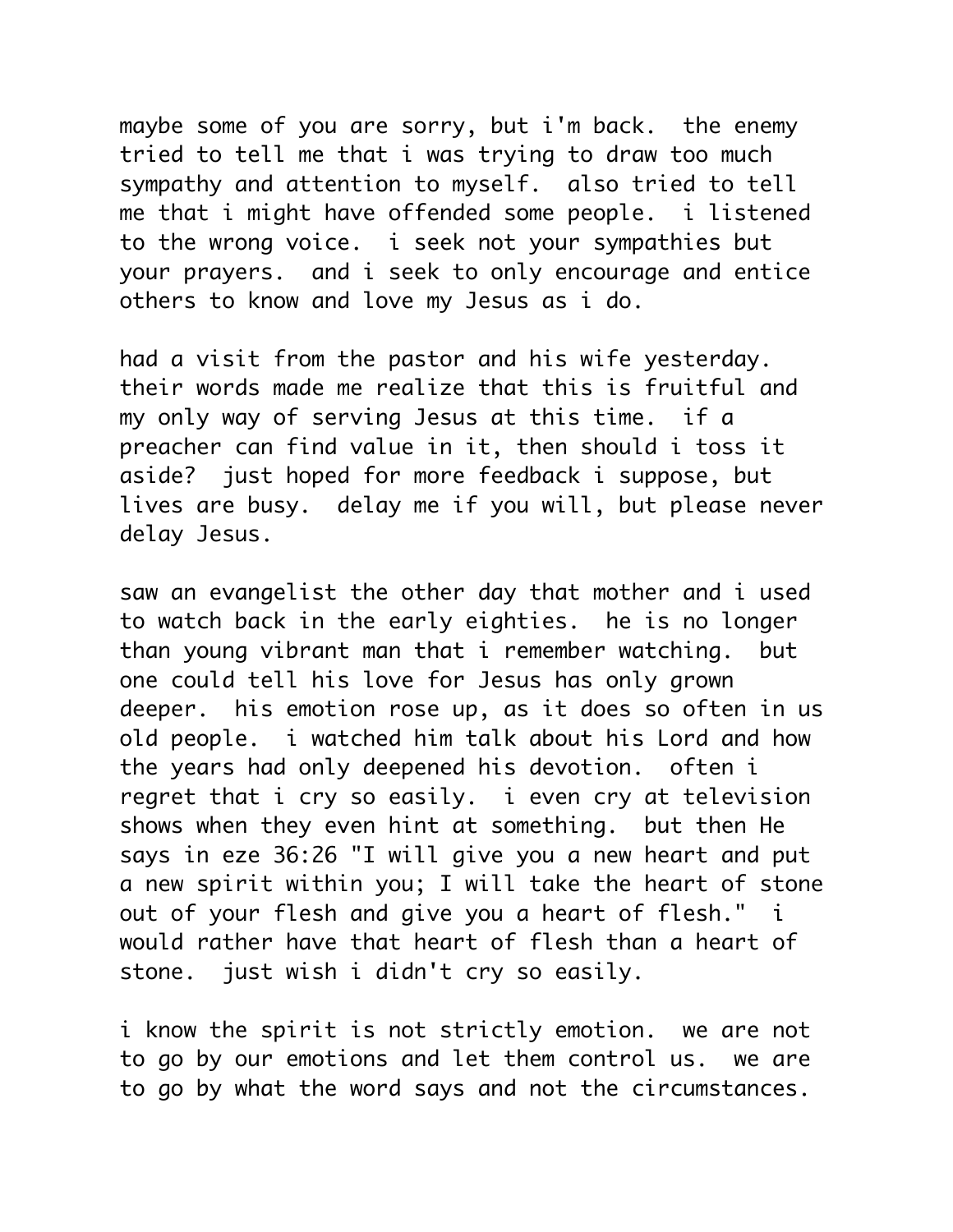can the spirit of man really connect to His Spirit without emotion? love itself is an emotion and the word says that God is love. sadly, the devil has even distorted God's meaning of love from it's pure intent.

when one comes to know and understand the character of God, the meaning of love becomes clear. in His holiness and righteousness, He allows it to proceed from within. so proceeds the greatest commandment: "You shall love the Lord your God with all your heart, with all your soul, with all your strength, and with all your mind,' and 'your neighbor as yourself." luke 10:27 one's emotion of love envelopes them as they enter into the Spirit realm.

which brings us to rev 2:4. "you have left you first love." how many of us who have really been in love can remember how it was? i remember the desire to be near him as often as i could. and the preparation to meet him, oh the butterflies in my stomach. how i used to primp and make sure everything was perfect. then when i was with him, i was always attentive to see what would please him. it was my heart's desire to always do the thing that pleased him. in that i felt complete.

this was just an earthly relationship. how should we then feel towards the God who created us and even gave His all to restore us to Himself. do you still feel that excitement as you open His word to learn of Him? when you stand in His presence in prayer? or have the years dimmed your desires and allowed you to expect Him to grace you with His presence. or even worse, have become content without it.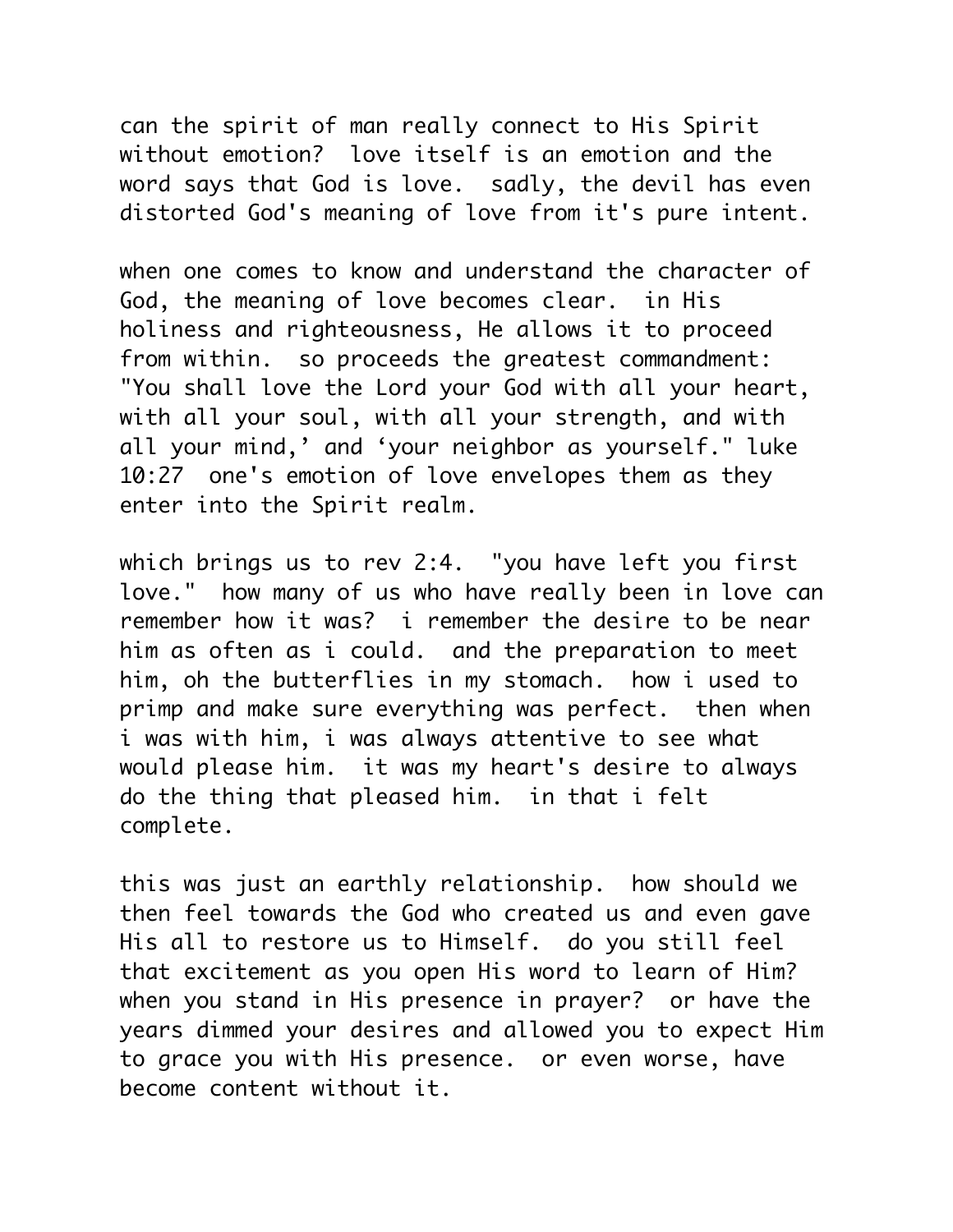do you joyfully shout His praises or do you even acknowledge Him anymore? Jesus says "whoever confesses Me before men, him I will also confess before My Father who is in heaven." mark 10:32 it won't be saint peter greeting us at heaven's gate. it will be Jesus saying, "Father, this one is mine". "For there is one God and one Mediator between God and men, the Man Christ Jesus". 1 tim 2"5

it will not be our deeds which get us in. they will get us rewards, but not admittance. it will be the blood of Jesus only which purchases that ticket. there is nothing we can do to earn it. a ticket paid in full and free for the asking. free to those who recognize the state they are in and how far they have fallen short. as isa 64:6 says, "all our righteousnesses are like filthy rags". that first love engulfs us as we taste and see that the Lord is good. may we never swerve from there. may we never hear that phrase from His lips. "i never knew you." He wants to know us "intimately".

pastor rodney that came over the other day told me how he had preached on the ten leper that were healed. only one returned to give God glory. we questioned whether the other nine retained their healing. knowing the nature of God, i do not think He would revoke it. but the sin they continued in certainly would. it is so important to acknowledge God and His goodness. and then to love Him "with all your heart, with all your soul, with all your strength, and with all your mind".

let us all retain that "first love" and allow it to